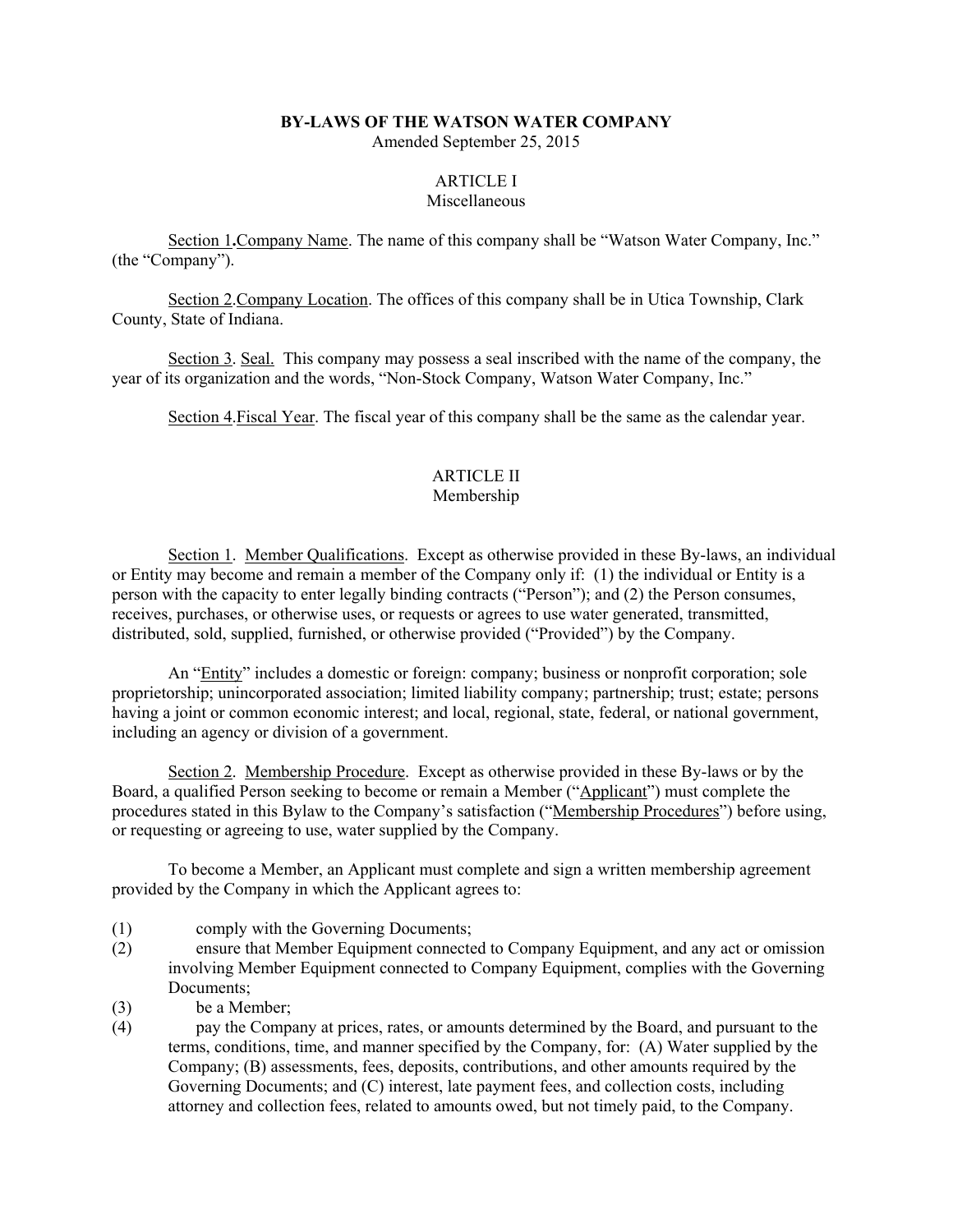The "Governing Documents" are the written membership agreement signed by an Applicant or Member and the following documents and actions, all as currently existing or as later adopted or amended: (1) all Law regarding or affecting the Company's property, property rights, and assets ("Assets"), the Company's operation, the Company's Members, the Provision and Use of Company Services, Company Equipment, and Member Equipment connected to Company Equipment; (2) the Company's Articles of Incorporation; (3) these By-laws; (4) the Company's service rules and regulations; (5) the Company's rate or price schedules; and (6) all rules, regulations, requirements, guidelines, procedures, policies, programs, determinations, resolutions, or actions taken, adopted, promulgated, or approved by the Board. A copy of these By-laws and other Governing Documents shall be made available for inspection by any Member at the Company's office.

"Company Equipment" is a product, equipment, structure, facility, or other good owned, controlled, operated, or furnished by the Company. "Member Equipment" is a product, equipment, structure, facility, or other good: (1) owned, controlled, operated, or furnished by an Applicant or Member; and (2) located on property owned, controlled, operated, or furnished by an Applicant or Member.

To become or remain a Member, an Applicant must: (1) give the Company all information requested by the Company, and (2) complete any additional or supplemental document, contract, or action required by the Board for the Company Service which the Applicant is using or requesting or agreeing to use. Except as required by Law or otherwise provided in these By-laws, the Company will not release, disclose, or disseminate personally identifiable, proprietary, or confidential information regarding a Member.

Except as otherwise provided in these By-laws or by the Board, an Applicant shall pay the Company: (1) assessments, fees, deposits, contributions, and other amounts required by the Governing Documents; and (2) outstanding amounts owed to the Company by the Applicant.

Section 3**.** Lost Eligibility of Membership. A member ceases to be eligible to hold a Membership as provided herein in the event of death, or willful failure to comply with the Governing Documents, or willful obstruction of the purposes and proper activities of the Company. Any member whose membership is terminated for cause other than that of ceasing to be eligible may appeal from the action of the Board of Directors to a vote of the members at the next meeting of the members or special meeting of the members for such purpose, however, the cost of calling a special meeting shall be borne by the member appealing the Board action.

Section 4. Provision of Company Service. A Member shall comply with any reasonable procedure required by the Company regarding the Provision of a Company Service. Based upon different costs of providing a Company Service to different groups of Members, the Company may charge each group a different rate or price for providing the Company Service.

(a) Interruption of Company Service. The Company shall Provide Company Services to Members in a reasonable manner. The Company, however, does not insure, guarantee, or warrant that it will provide adequate, continuous, or non-fluctuating water service or other Company Service. The Company is not liable for damages, costs, or expenses, including attorney fees or legal expenses, caused by the Company providing inadequate, non-continuous, or fluctuating water service or other Company Service, unless the damages, costs, or expenses are caused by the Company's gross negligence or willful misconduct. The Company's responsibility and liability for providing a Company Service terminate upon delivery of the Company Service to a Member. In case of emergency, or as requested by government or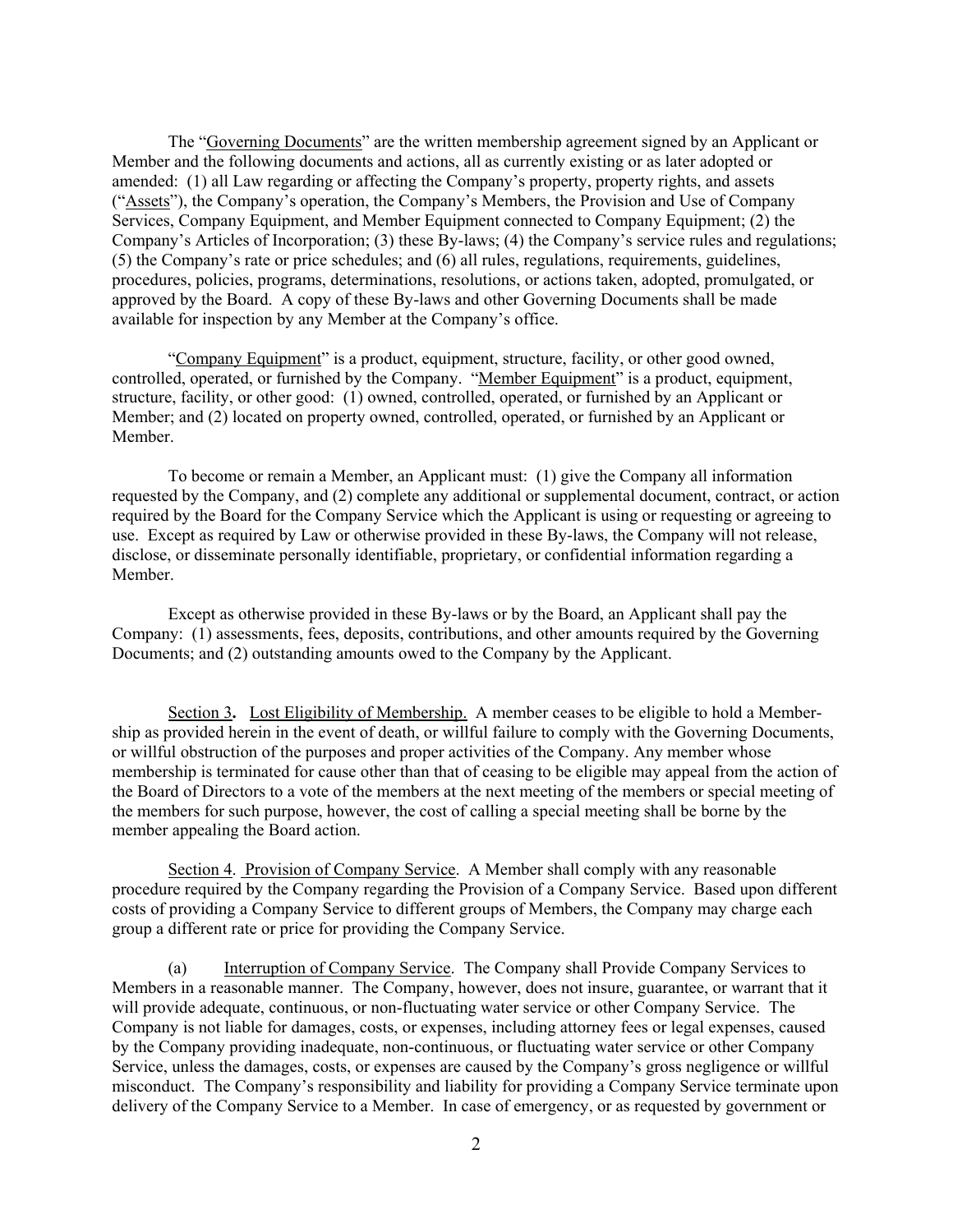(b) Safe and Protected Operation of Company. A Member shall take or omit any act required by the Company to safely, reliably, and efficiently operate the Company and provide a Company Service, which act involves: (1) a Location Occupied by the Member and to or for which the Company Provides or will Provide a Company Service; (2) real or personal property in which the Member possesses a legal or equitable right or interest ("Member Property"); (3) Company Equipment; or (4) Member Equipment connected to Company Equipment. A Member shall: (1) protect Company Equipment and Member Equipment connected to Company Equipment; and (2) install and maintain any protective device, and implement and follow any protective procedure, required by the Company. As necessary to safely, reliably, and efficiently operate the Company and Provide a Company Service, the Company may temporarily suspend or terminate provision of a Company Service. A Member shall not tamper with, alter, interfere with, damage, or impair Company Equipment. Except as otherwise provided by the Board, the Company owns all Company Equipment.

(c) Member Equipment Connected to Company Equipment. Except as otherwise provided by the Board, before Member Equipment is connected to Company Equipment, the Company must approve the connection. Before and while Member Equipment is connected to Company Equipment, the Member:

- (1) shall comply with, and shall ensure that the Member Equipment, the connection, and any act or omission regarding the Member Equipment and the connection comply with the Governing Documents, including terms, conditions, requirements, and procedures required by the Company regarding the Member Equipment and the connection;
- (2) shall ensure that the Member Equipment and the connection do not adversely impact the Company's ability to safely, reliably, and efficiently operate the Company or Provide a Company Service<sup>.</sup>
- (3) grants the Company the right to inspect the Member Equipment and the connection to determine whether the Member Equipment and connection comply with the Governing Documents;
- (4) grants the Company the right to disconnect or temporarily operate Member Equipment that does not comply with the Governing Documents or that adversely impacts the Company's ability to safely, reliably, and efficiently operate the Company or Provide a Company Service; and
- (5) shall pay the Company for income not received or accrued because of the connection.

If Member Equipment is connected to Company Equipment, then: (1) the Member is, but the Company is not, responsible for designing, installing, operating, maintaining, inspecting, repairing, replacing, and removing the Member Equipment; (2) the Company is not liable for damage to, or for the performance of, the Member Equipment; (3) the Company is not liable for damage to Member Property; (4) the Member is responsible for knowing the concerns, risks, and issues associated with operating the Member Equipment and connecting the Member Equipment to Company Equipment; (5) the Member is liable for damage to, and for the nonperformance of, the Company Equipment caused by the Member Equipment or the connection; and (6) the Member is liable for, and must indemnify the Company against, injury or death to any Person and damage to any property caused by, or resulting from, the Member Equipment or the connection.

(d) Suspension or Termination of Company Service. After providing a Member reasonable notice and an opportunity to comment orally or in writing, the Company may suspend or terminate the Provision of a Company Service to the Member for a Suspension Reason. Without providing a Member notice or an opportunity to comment, the Company may suspend or terminate the Provision of a Company Service to the Member upon determining or discovering: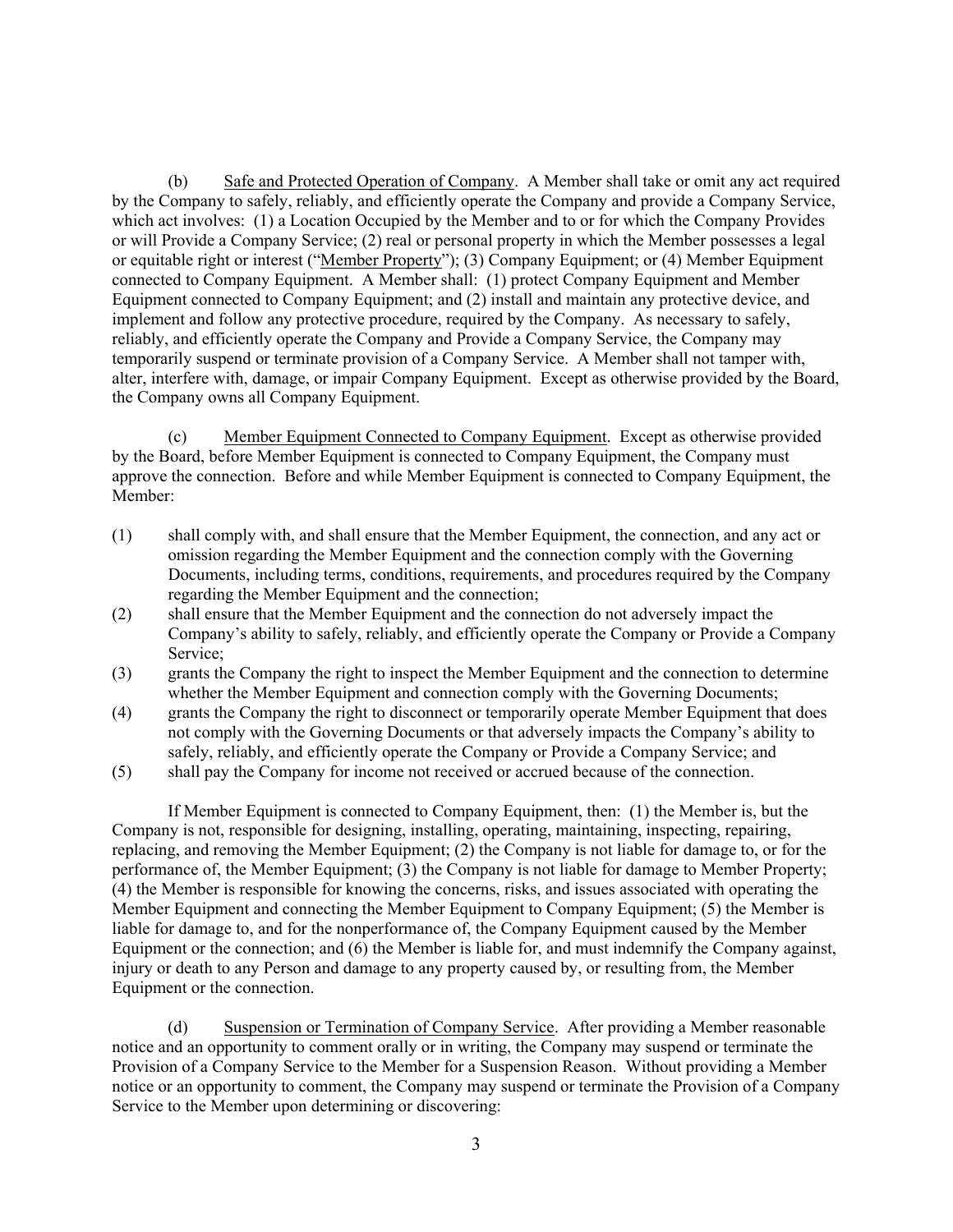- (1) that Company Equipment used to Provide the Company Service has been tampered with, altered, interfered with, damaged, or impaired;
- (2) that Member Equipment connected to Company Equipment adversely impacts the Company's ability to safely, reliably, and efficiently operate the Company or Provide a Company Service;
- (3) the unsafe condition of Company Equipment or Member Equipment connected to Company Equipment; or
- (4) an imminent hazard or danger posed by Company Equipment or Member Equipment connected to Company Equipment.

Section 5. Membership Agreement. A Member shall: (1) comply with the Governing Documents; (2) provide and maintain a current mailing address and telephone number with the Company; and (3) pay the Company for the Company's damages, costs, or expenses, including attorney fees and legal expenses, caused by or associated with the Member's failure to comply with the Governing Documents. If a Member fails to comply with the Governing Documents, then, as provided in these Bylaws, the Company may suspend or terminate the Member or a Company Service Provided to the Member. Regardless of whether money damages are available or adequate, the Company may: (1) bring and maintain a legal action to enjoin the Member from violating the Governing Documents; and (2) bring and maintain a legal action to order the Member to comply with the Governing Documents.

The Articles of Incorporation and these By-laws are contracts between the Company and a Member. By becoming a Member, the Member acknowledges that: (1) Every Member is a vital and integral part of the Company; (2) the Company's successful operation depends upon each Member complying with the Governing Documents; and (3) Members are united in an interdependent relationship.

As requested by the Company, a Member shall: (1) submit a claim or dispute between the Member and the Company regarding the Governing Documents, the Company's Provision of a Company Service, or the Member's Use of a Company Service to mediation and/or arbitration at Company's sole option and shall comply with any arbitration award; and (2) indemnify the Company for, and hold the Company harmless from, liabilities, damages, costs, or expenses, including reasonable attorney fees and legal expenses, incurred by the Company, or by a Company Director, Officer, employee, agent, or representative ("Company Official"), and caused by the Member's negligence, gross negligence, or willful misconduct, or by the unsafe or defective condition of a location occupied by the Member.

In general, a Member is not liable to third parties for the Company's acts, debts, liabilities, or obligations solely because of membership in the Company. A Member may become liable to the Company as provided in the Governing Documents or as otherwise agreed to by the Company and the Member.

Section 6 – Joint Membership. Persons who qualify to be Members may hold a joint membership in the Company ("Joint Membership"). A Joint Membership may consist only of individuals occupying the same Location to or for which the Company provides or will provide a Company Service, each of whom qualifies to be a Member.

(a) Creating a Joint Membership. To become a joint member of the Company, qualified Persons must jointly complete the Membership Procedures within a reasonable time of initially using, or requesting or agreeing to use, the first Company Service used or to be used by the Persons. Qualified Persons become joint members of the Company ("Joint Members") and consent to being Joint Members in the same manner as Members become Members and consent to being Members. As provided or allowed by the Board, a Member may convert the Member's individual membership to a Joint Membership with a qualified Person. During all times when a qualified Person is a Joint Member, a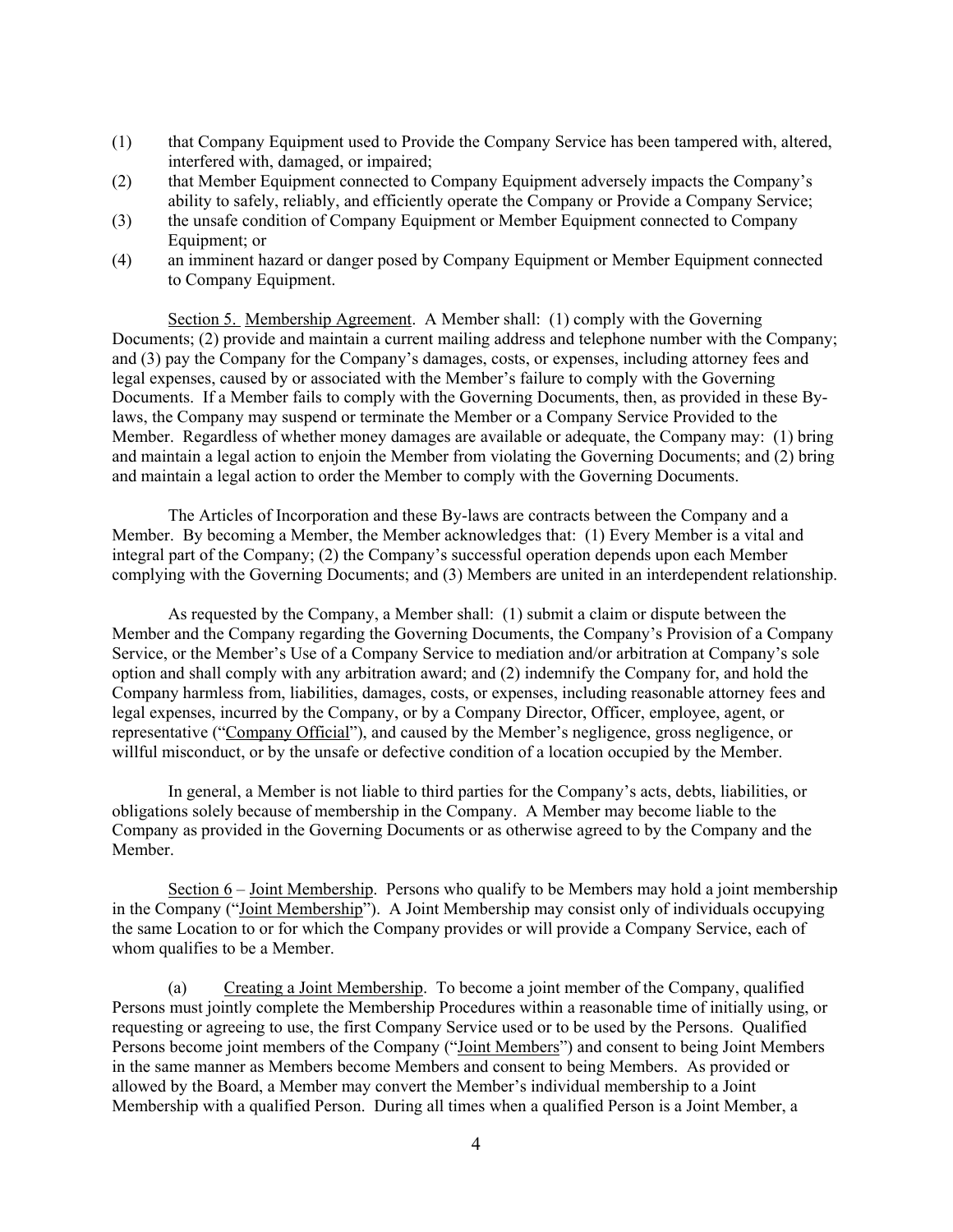(b) Rights and Obligations of Joint Members. Except as otherwise provided in these Bylaws, a Joint Member has and enjoys the rights, benefits, and privileges, and is subject to the obligations, requirements, and liabilities, of being a Member. Joint Members are jointly and severally liable for complying with the Governing Documents. As used in these By-laws and except as otherwise provided in these By-laws, a membership includes a Joint Membership and a Member includes a Joint Member. For a Joint Membership:

- (1) notice of a meeting provided to one Joint Member constitutes notice to all Joint Members;
- (2) waiver of notice of a meeting signed by one Joint Member constitutes waiver of notice for all Joint Members;
- (3) the presence of one or more Joint Members at a meeting constitutes the presence of one Member at the meeting;
- (4) the presence of one Joint Member at a meeting waives notice of the meeting for all Joint Members;
- (5) if only one Joint Member votes on a matter; signs a petition, consent, waiver, or other document; or otherwise acts, then the vote, signature, or action binds the Joint Membership and constitutes one vote, signature, or action;
- (6) if more than one Joint Member votes on a matter; signs a petition, consent, waiver, or other document; or otherwise acts, then each vote, signature, or action constitutes a vote, signature, or action divided pro rata based upon the number of voting Joint Members;
- (7) except upon the cessation of marriage, cessation of the legally recognized relationship, failure to Occupy the same Location to or for which the Company Provides or will Provide a Company Service, the suspension or termination of a Joint Member constitutes the suspension or termination of all Joint Members; and
- (8) a Joint Member qualified to be a member of the Board ("Director") may be a Director, regardless of whether another Joint Member is qualified to be a Director, but if more than one Joint Member is qualified to be a Director, then only one Joint Member may be a Director.

(c) Terminating a Joint Membership. Joint Members shall notify the Company in writing of a cessation of marriage, cessation of the legally recognized relationship, failure to occupy the same Location to or for which the Company provides or will provide a Company Service. Upon determining or discovering the cessation of marriage, cessation of the legally recognized relationship, failure to Occupy the same Location to or for which the Company provides or will provide a Company Service:

- (1) if one Joint Member remains qualified to be a Member and continues to use a Company Service at the same Location, then the Joint Membership converts to a membership comprised of this Person;
- (2) if more than one Joint Member remains qualified to be a Joint Member and continues to use a Company Service at the same Location, then the Joint Membership converts to a membership comprised of these Persons;
- (3) if all Joint Members remain qualified to be Joint Members and continue to use a Company Service at the same Location, then the Joint Membership converts to a membership of Persons determined by the Company; and
- (4) if no Joint Member remains qualified to be a Member and continues to use a Company Service at the same Location, then the Joint Membership terminates.

Section 7. Payment for Company Service. At prices, rates, or amounts determined by the Board, and pursuant to terms, conditions, time, and manner specified by the Company, a Member shall pay the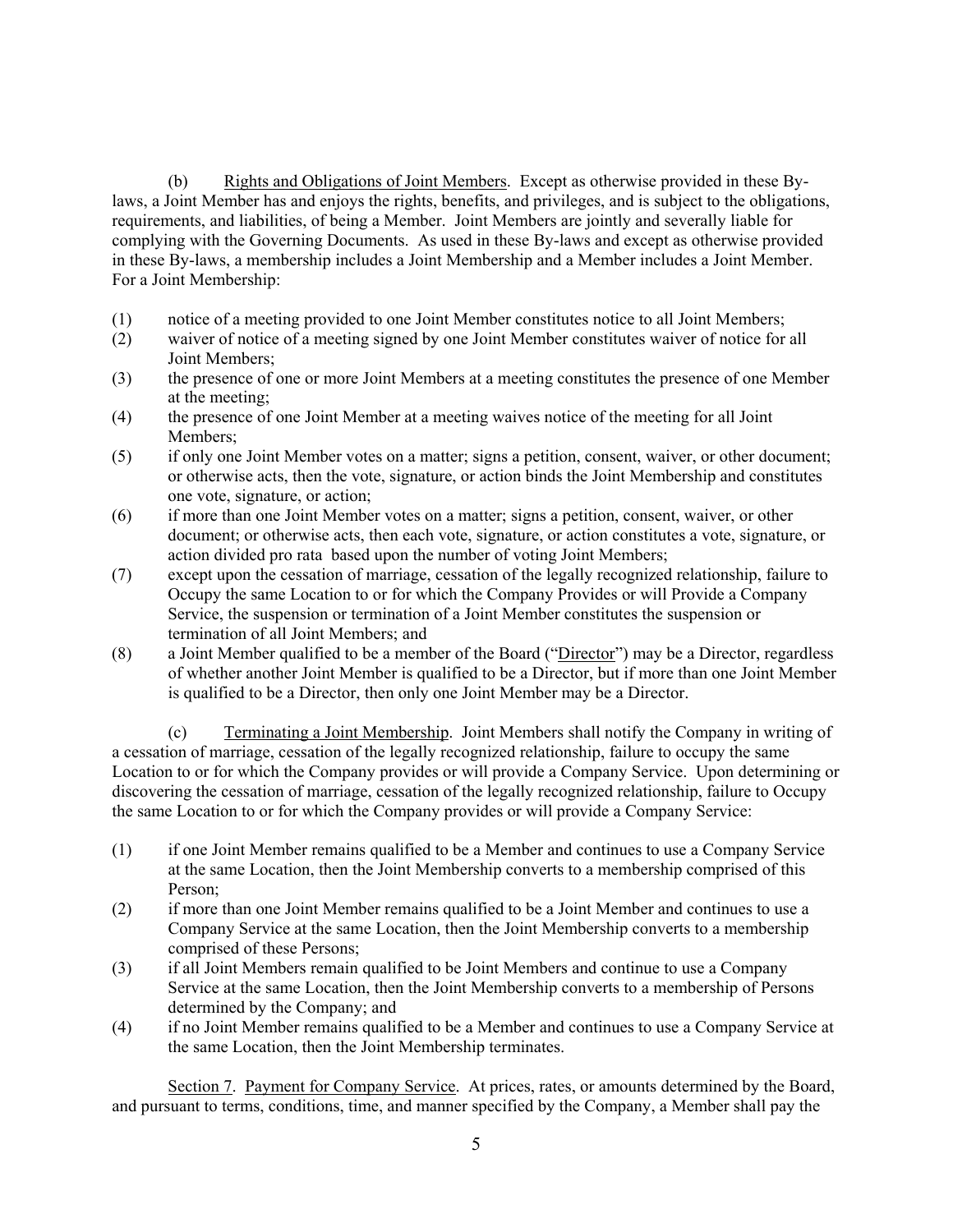Company for: (1) Company Services Provided to the Member or Provided to or for a Location Occupied by the Member; and (2) assessments, fees, deposits, contributions, or other amounts required by the Governing Documents.

Section 8. Member Suspension. The Company may suspend a Member for the following reasons ("Suspension Reasons"):

- (1) as provided in the Governing Documents;
- (2) as determined by the Board for good cause;
- (3) the Member is no longer qualified to be a Member;
- (4) the Member does not timely pay an undisputed amount due the Company;
- (5) the Member violates or does not timely comply with the Governing Documents;
- (6) the Member ceases using a Company Service for **(3) three** consecutive months; or
- (7) the Member requests suspension.

Except as otherwise provided in these By-laws or by the Board, a Member is suspended upon:

- (1) the Member's request for suspension; or
- (2) the Company: (A) providing the Member written notice of the Member's possible suspension and the applicable Suspension Reason at least five (5) days before the possible suspension; (B) notifying the Member that the Member has a right to, and allowing the Member an opportunity to, comment upon the Suspension Reason orally or in writing at least five (5) days after the Company provides the notice; and (C) determining to suspend the Member.

The Company must provide any written suspension notice to the Member's most current address shown on the Membership List.

Upon a Member's suspension:

- (1) other than the Company's obligations regarding dissolution, the Company's duties, obligations, and liabilities imposed by the Governing Documents for the Member cease and the Company may cease providing a Company Service to the Member; and
- (2) other than the Member's rights upon the Company's dissolution, the Member forfeits and relinquishes rights provided in the Governing Documents, but remains subject to obligations imposed by the Governing Documents. In particular, a suspended Member may not receive notice, nominate, vote, remove, demand, request, petition, consent, or otherwise act as provided in the Governing Documents.

Unless the Company determines otherwise, a Member's suspension is lifted upon the Member rectifying the applicable Suspension Reason within five (5) days of the suspension. The Company may lift a Member suspension for good cause determined by the Board.

#### ARTICLE III Member Meetings and Member Voting

 Section 1. Annual Membership Meeting. The annual meeting of the members shall be at Watson, Indiana, or at such place and time designated by the Board of Directors, within Clark County, Indiana, as is reasonably convenient to a majority of the members on a date which coincides with a regular monthly Board of Directors meeting. The Board of Directors must determine the date, time, and location of an Annual or Special Member Meeting. The Company's failure to hold an Annual or Special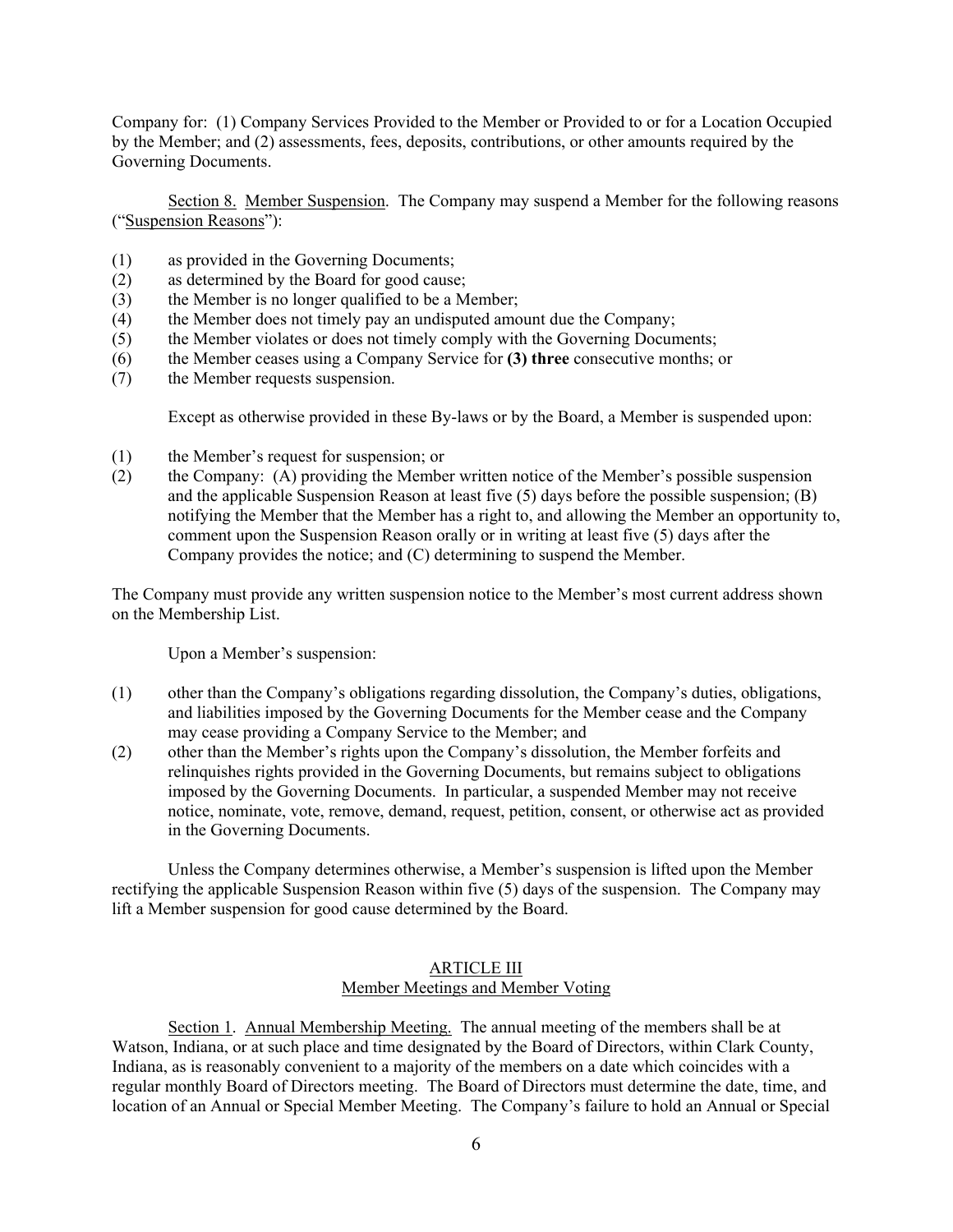Member Meeting does not affect an action taken by the Company. The members shall be notified of all annual and other membership meetings as required by law.

Section 2. Special Membership Meetings. The Company shall hold a special meeting of Members ("Special Member Meeting") upon receiving: (1) a written request from any three members of the Board of Directors; (2) a written or oral request of the President; or (3) one or more written demands signed and dated within thirty (30) days after the first signature by at least (10%) ten percent of the total number of unsuspended Members ("Total Membership"), with each page of each written demand requesting and describing the purpose of the meeting ("Member Demand"). The Board shall determine the date, time, and location of a Special Member Meeting. No business shall be transacted at a Special Member Meeting except such as is specified in the notice. Such notice shall be mailed to each member of record, directed to the address shown on the books, at least (10) ten days prior to the meeting; and such notice shall state the nature, time, place and purposes of the meetings but no failure or irregularity of notice, of any annual meeting, regularly held, shall affect any proceedings taken thereat.

Section 3. Quorum. The members present at any meeting of the members shall constitute a quorum at any meeting for the transaction of business. No member shall be entitled to more than one vote only regardless of the number of connections or meters provided to the member and no voting by proxy shall be allowed.

Section 4. Member Action Without a Member Meeting. Except as otherwise provided in these By-laws, Members may not act without a Member Meeting.

Section 5. Notice of Member Meetings. As directed by the President, Secretary, or any other Officer or Member properly calling the Member Meeting, the Company shall deliver written notice of a Member Meeting personally or by mail, either with or without other documents, to all Members. This notice must indicate the date, time, and location of the meeting and must be delivered at least (10) ten days, but no more than (60) sixty days, before the meeting. For a Special Member Meeting, this notice must state the purpose of the meeting and describe any matter to be considered or voted or acted upon at the meeting. This notice must describe any matter that Members have properly requested be raised and discussed at the meeting.

Section 6. Order of Business. The order of business at the annual membership meetings and so far as possible and applicable at all other membership meetings shall be:

- 1. Call to order and proof of quorum.
- 2. Proof of notice of meeting.
- 3. Reading and action on any unapproved minutes.
- 4. Reports of officers and committees.
- 5. Election of directors (in the case of annual membership meetings).
- 6. Unfinished business (in the case of annual membership meetings).
- 7. New business (limited to purposes stated for Special Member Meetings).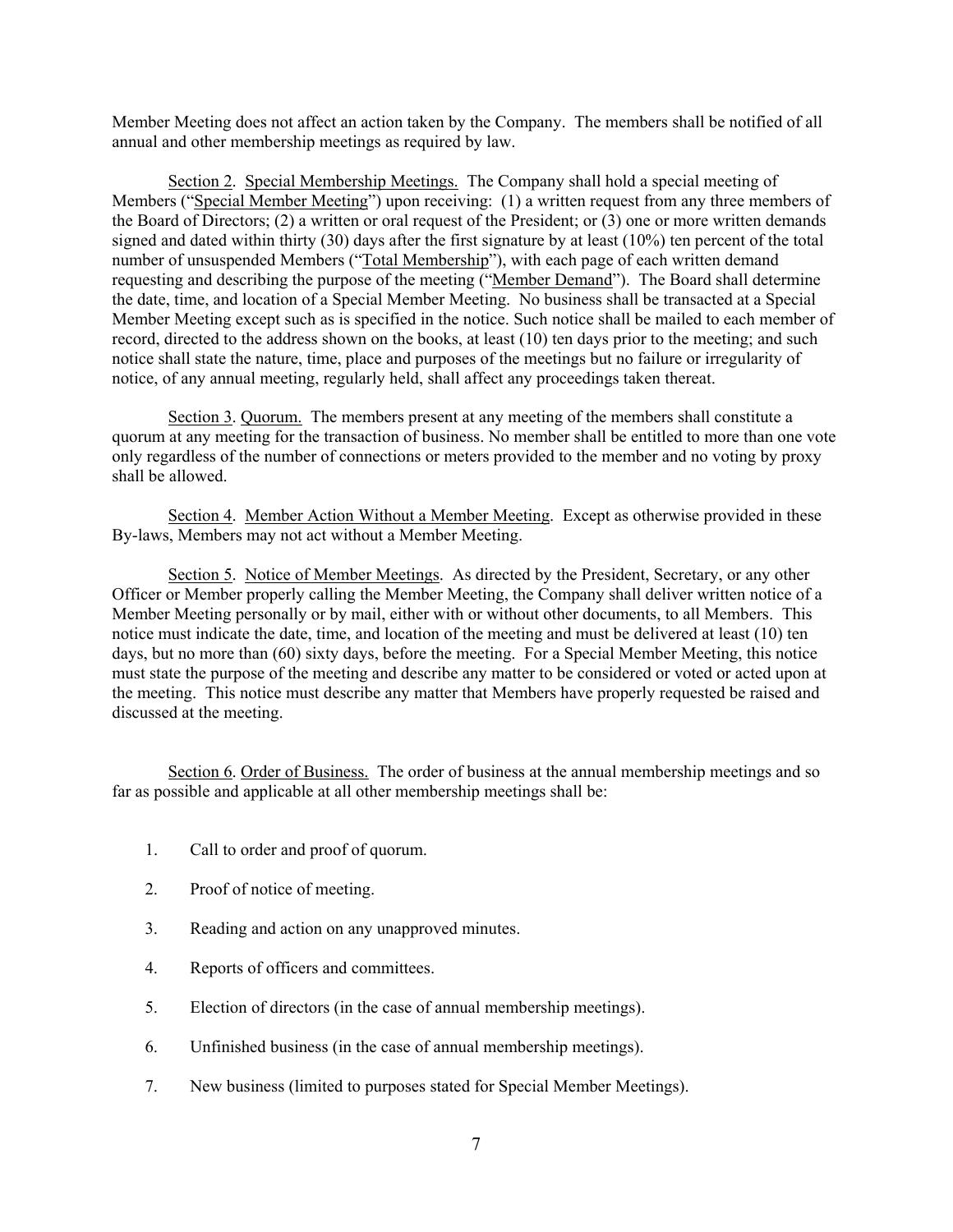#### 8. Adjournment.

Section 7. Member Waiver of Notice. A Member may waive notice of a Member Meeting, or of a matter to be considered, or voted or acted upon, at a Member Meeting, by signing and delivering to the Company a written waiver of notice ("Member Meeting Waiver of Notice") either before the Member Meeting or within thirty (30) days after the Member Meeting.

Unless a Member objects to holding a Member Meeting, or to transacting business at the Member Meeting, the Member's attendance in person at the Member Meeting waives the Member's objection to lack of notice, or to defective notice, of the Member Meeting. Unless a Member objects to considering, or voting or acting upon, a matter at a Member Meeting, the Member's attendance in person at the Member Meeting waives the Member's objection to considering, or voting or acting upon, the matter at the Member Meeting.

Section 8. Member Voting. If a Member presents identification or proof of Company membership as reasonably required by the Company, and if the Member is not suspended as of the date when a membership vote occurs, then, regardless of the value or quantity of Company Services used, the Member may cast one (1) vote on a matter for which the Member is entitled to vote. To vote for an Entity Member, an individual must present evidence requested by and satisfactory to the Company that the individual is authorized to vote for the Entity Member.

Except as otherwise provided in these By-laws, Members approve a matter if: (1) a Member Quorum is present in person; and (2) a majority of Members present in person, who are entitled to vote on the matter, vote in favor of the matter.

At a Member Meeting, the individual presiding over the Member vote may require the Members to vote by voice. If the individual presiding over the Member vote determines, in good faith, that a voice vote is not sufficient to accurately determine the vote results, then the Members shall vote by written ballot ("Written Ballot"), or in any other reasonable manner determined by the Board. Members may not cumulate votes.

## ARTICLE IV

## Board of Directors

Section 1. Director Qualifications. To become and remain a Director, a Person must comply with the following qualifications ("Director Qualifications"):

- (1) be a Member whose membership has not been suspended;
- (2) for at least six continuous months immediately prior to director elections, and for at least eleven full months during each calendar year, purchase water from the Company;
- (3) have the capacity to enter into legally binding contracts;
- (4) not have been previously removed or disqualified as a Director;
- (5) not be an existing employee;
- (6) not be a former employee whose employment was involuntarily terminated by the Company;
- (7) not be a former employee who has been employed at the Company twelve (12) months prior to the Director election;
- (8) while a Director, and during the ten years immediately before becoming a Director, not be convicted of, or plead guilty to, a felony or more than two (2) misdemeanors;
- (9) before becoming a Director, graduate from high school or earn an equivalent degree or GED certification;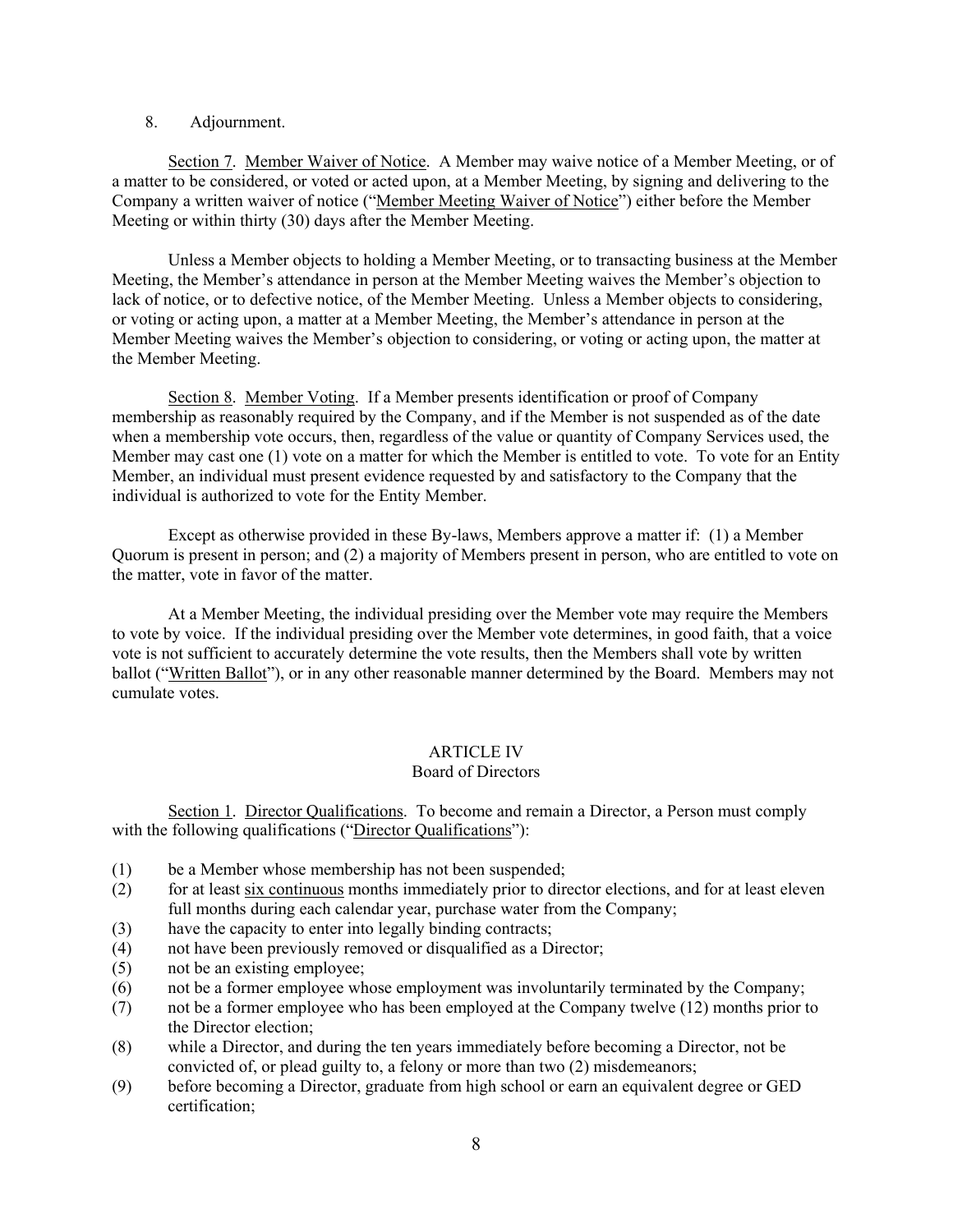- (10) except as otherwise provided by the Board for good cause, attend at least two-thirds of all Board Meetings during each calendar year; and
- (11) comply with any other reasonable qualifications determined by the Board.

(a) Director Disqualification. After being elected or appointed, if a Director does not comply with all Director Qualifications, then, except as otherwise provided by the Board for good cause, the Board may disqualify the Director and the individual is no longer a Director if:

- (1) the Board notifies the Director in writing of the basis for, and provides the Director an opportunity to comment regarding, the Board's proposed disqualification; and
- (2) within thirty (30) days after the Board notifies the Director of the proposed disqualification, the Director neither complies with nor meets the Director Qualification.

If a majority of Directors complies with the Director Qualifications and approves a Board action, then the failure of a Director to comply with the Director Qualifications does not affect the Board action.

 Section 2. Director Nominations. The President of the Board shall appoint, no later than sixty days before the member meeting at which an election is to take place, a nominating committee comprised of one Board member, whose term of office will not expire during the year of his appointment, and one member from the membership at large. This nominating committee shall present to the Board of Directors, no later than forty-five (45) days before the member meeting at which an election is to take place, a state of nominees who will seek a position as a Director at the election to be held at the same Monday in March or April at which the Board conducts its regular Board of Directors meeting. The President of the Board shall not be a member of the committee. Further, any member of the corporation may submit their name in writing to the secretary of the Board, mailed to the office of the company, early enough so that it will be in the office of the Company no later than forty-five (45) days before the member meeting at which an election is to take place. There will be no nominations from the floor at the meeting. Any member who follows the above shall have their name placed on the ballot as seeking a position on the Board of Directors. All names of members received as outlined above, shall be posted in a conspicuous place in the office of the company not less than thirty (30) days prior to the election at the s*ite* selected by the Board of Directors. The Board of Directors shall determine the date of the member meeting at which elections are to occur seventy-five (75) days in advance and shall notify the membership of such meeting by United States first class mail, sufficient postage prepaid, not later than the next billing cycle which follows the setting of the meeting date.

Section 3. Election of Officers. The Board of Directors shall meet within ten days after their election and shall elect by ballot a president, vice-president, secretary and treasurer (or secretarytreasurer) from their number, each of whom shall hold office until the next annual meeting and until election and qualification of their successor unless sooner terminated by death, resignation or for cause.

Section 4. Director/Officer Vacancies. If the office of any director or officer becomes vacant by reason of death, resignation, retirement, disqualification, or otherwise, except by removal from office, a majority of the remaining directors shall choose a successor who shall hold office until the next meeting of the members at which time the members shall elect a director for the unexpired term or terms.

Section 5. Director Compensation. A Director is not an employee of the Company. As determined or approved by the Board, however, the Company may reasonably and fairly compensate Directors a fixed fee and expenses for attending a Board meeting, attending functions or events involving or relating to the Company, or attending a function or event involving, relating to, or reasonably enhancing the Director's ability to serve in the role of Director. The Board must determine or approve the manner, method and amount of any Director compensation. Directors may be reimbursed for mileage at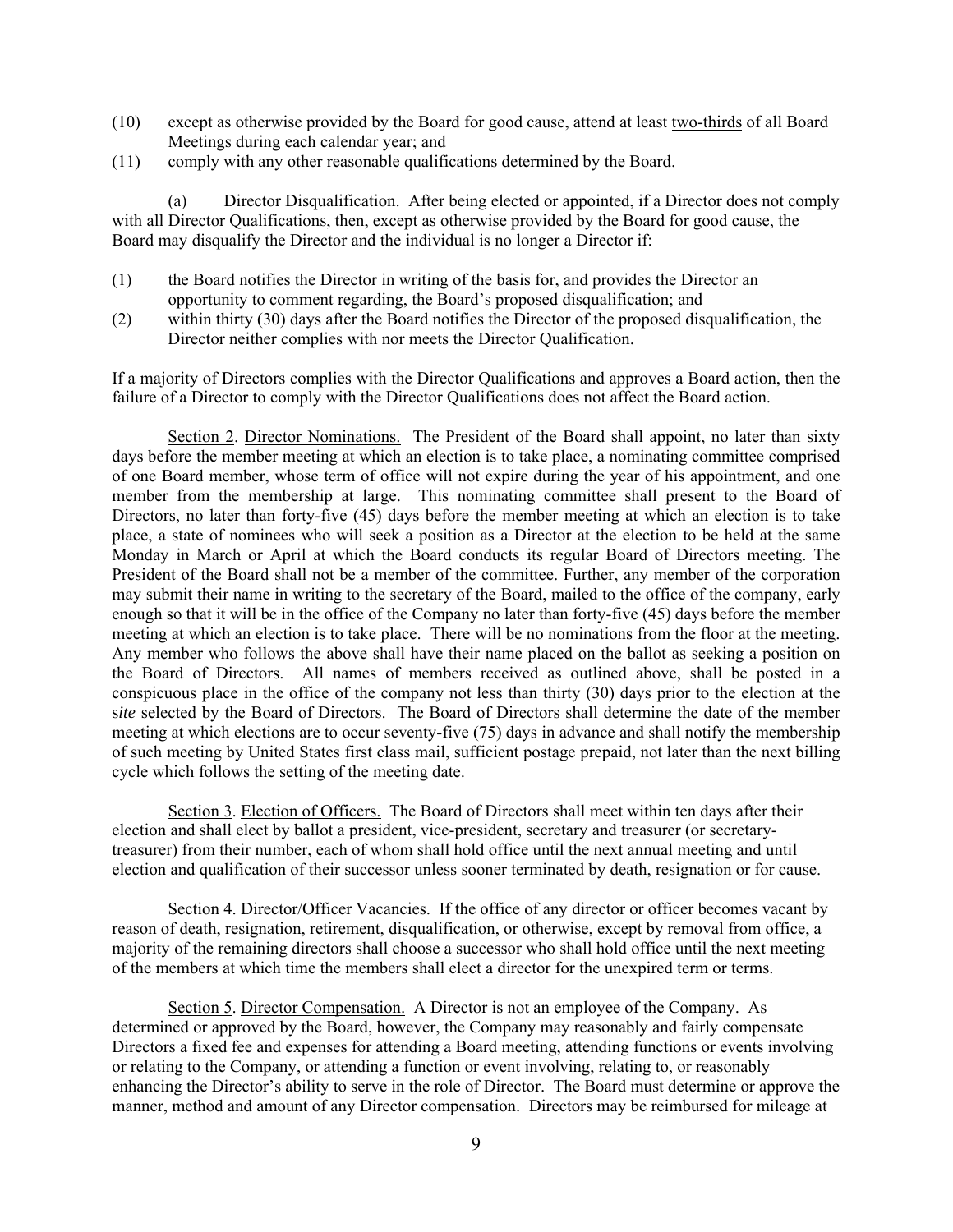the rate approved by the Internal Revenue Service for travel involving Company business. Officers may receive a higher level of compensation than non-officers. Per diem or stipend amounts for Director compensation may not be changed any more often than once per twelve (12) continuous months.

Section 6. Director Removal from Office. Officers and Directors may be removed from office in the following manner: Any member, officer, or director may present charges against a director or officer by filing them in writing with the secretary of the company. The charges must be accompanied by a petition signed by (10%) ten percent of the membership of the company. Such removal shall be voted on at the next regular meeting or special meeting of the members and shall be effective if approved by a vote of the majority of the members present. The director or officer against whom such charges have been presented shall be informed in writing of such charges no less than fifteen (15) days prior to the meeting. The director or officer against whom charges have been made shall have the following rights: to confront and cross-examine any witnesses who testify against him or her, the opportunity to be heard in person or by counsel, the right to present witnesses. Any person who signed the petition which presents charges against a director or officer may be represented by counsel at his or her own expense, and not at the expense of the Company, and shall have the burden of establishing the charges by a preponderance of the evidence and the right to cross-examine any witnesses who testify on behalf of the director or officer charged. If the removal of a director is approved, such action shall also vacate any other office held by the removed director. A vacancy in the board thus created shall immediately be filled by a vote of majority of the members present and voting. A vacancy in any office thus created shall be filled by the directors from among their number so constituted after the vacancy in the board has been filled.

Section 7. (a) Director Standard of Conduct. A Director is not deemed a trustee regarding the Company held or administered by the Company, including property potentially subject to restrictions imposed by the property's donor or transferor. A Director shall discharge the Director's duties, including duties as a Board Committee member:

- (1) in good faith;
- (2) in a manner the Director reasonably believes to be in the Company's best interests;
- (3) when becoming informed in connection with the Director's decision-making function or devoting attention to the Director's oversight function, with the care that an individual in a like position would reasonably believe appropriate under similar circumstances; and
- (4) in a manner in which the Director discloses or causes to be disclosed to other Directors or Board Committee members information not known by them, but known by the Director to be material to discharging their decision-making or oversight functions, except that disclosure is not required to the extent that the Director reasonably believes that disclosure would violate a duty imposed under law, a legally enforceable obligation of confidentiality, or a professional ethics rule.

(a) Director Reliance on Others. Unless a Director has knowledge making reliance unwarranted, then in discharging the Director's duties, including duties as a Board Committee member, the Director may rely: (1) on the performance by any of the following individuals listed in (A) or (C) to whom the Board has formally or informally delegated the authority or duty to perform one or more of the Board's delegable functions; and (2) upon information, opinions, reports, or statements, including financial statements and other financial data, prepared or presented by any of the following individuals:

- (A) one or more Company Officers or employees whom the Director reasonably believes to be reliable and competent in the functions performed or the information, opinions, reports, or statements provided;
- (B) legal counsel, public accountants, or other individuals retained by the Company regarding matters involving skills or expertise the Director reasonably believes are matters within the individual's professional or expert competence and as to which the individual merits confidence; and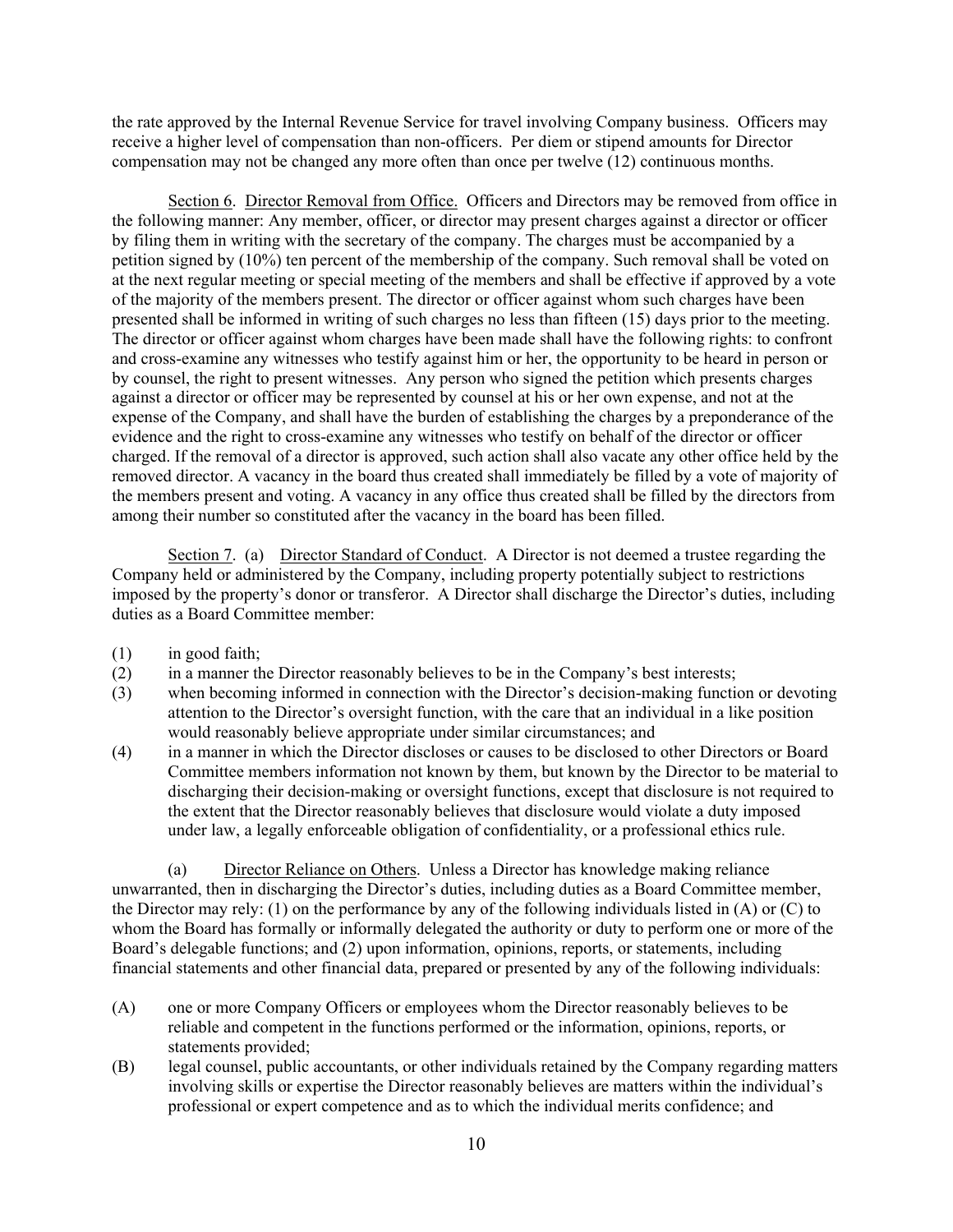(C) a Board Committee of which the Director is not a member if the Director reasonably believes the Board Committee merits confidence.

## ARTICLE V

## Powers of Board of Directors

 The Board of Directors subject to restrictions of law, the articles of incorporation, and/or these By-laws shall exercise all of the powers of the Company, and without prejudice to or limitation upon their general powers, it is hereby expressly provided that the Board of Directors shall have, and are hereby given, full power and authority, upon approval of the members of the board by a majority vote at regular or special meeting, in respect to the matters as hereinafter set forth:

- A. To pass upon the qualifications of members, and to cause appropriate membership to be issued.
- B. To select and appoint all officers, agents and employees and removal of same for just cause, fix their compensation and pay for services, and prescribe their duties as may be not inconsistent with these By-laws.
- C. To borrow from any source, money, goods, or services and to make and issue notes and other negotiable and transferrable instruments and to do every act necessary to effectuate the same.
- D. To prescribe, adopt, and amend, from time to time such equitable uniform rules and regulations as, in their discretion, may be deemed essential or convenient for the conduct of the business and affairs of the company and the guidance and control of its officers and employees, and to prescribe adequate penalties for breach thereof.
- E. To order an annual audit of the books and accounts by a competent auditor or accountant. The report prepared by such person shall be submitted to the members at the annual meeting.
- F. To fix charges to be paid, the time of payment, and manner of collection by each member for services rendered to him.
- G. To require adequate bonds, the cost thereof to be paid by the company, by all officers, agents, and employees charged with responsibility for custody of any funds of the company.
- H. To select the bank or banks to act as depositories of the funds provided such funds are covered by insurance. To determine the manner of receiving, depositing, and disbursing of funds, and the form of checks and the person or persons by whom the same shall be signed with the power to make changes thereof at will.
- I. To levy assessments against members of the company and to enforce the collection of such assessments in the manner provided for enforcement of collection of water charges by the revocation of delinquent memberships failing to pay such assessments within the time prescribed for payment, provided, that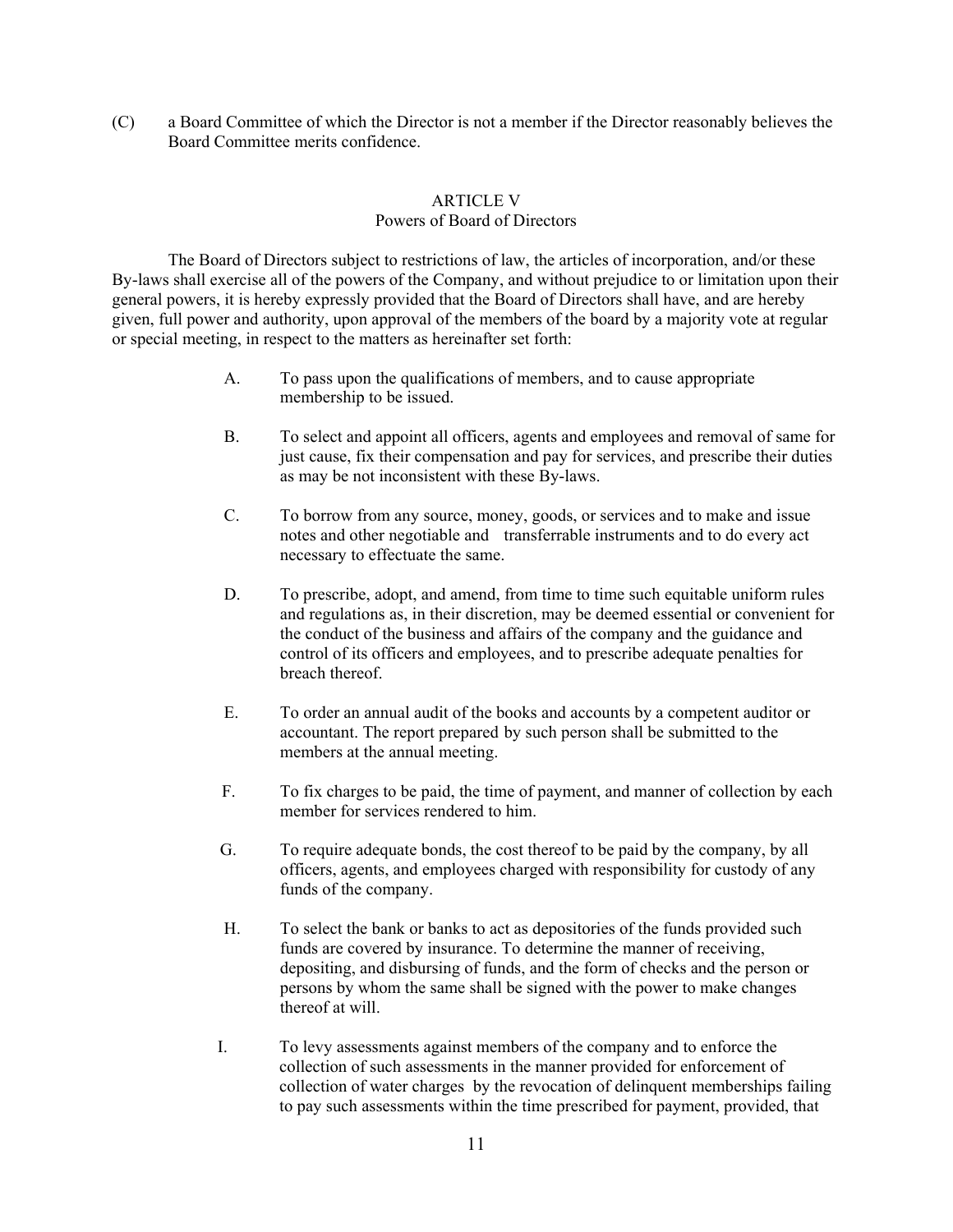prior to such revocation the Board must give the member at least thirty days written notice at the last address of the member on the books of the company of its intention to revoke the membership if the assessment is not paid by a specified date.

#### ARTICLE VI Duties of Officers

Section 1. DUTIES OF PRESIDENT. The President shall preside at all meetings of the association and of the Board of Directors: shall call special meetings of the board: shall perform such other duties as may be prescribed in these by—laws or assigned to him by the Board of Directors: and **shall sign all memberships** and such other papers as he may be authorized or directed to sign by the Board of Directors.

Section 2**.** DUTIES OF VICE-PRESIDENT. The Vice-President shall act as aide to the President and shall perform the duties of the President in the absence or inability of that officer to serve.

Section 3. DUTIES OF SECRETARY. The Secretary shall record the minutes of all meetings of the company and of the Board of Directors. He shall sign all memberships with the President and such other paper; pertaining to the company as he may be authorized or directed to do so by the Board. He shall serve all notices required by law and by these By-laws and shall make a full report of all matters pertaining to his office to the members at the annual meeting. He shall keep the corporate seal and membership records of the corporation and shall affix the seal to all papers requiring same**.** He shall keep a proper membership record, showing the name, date of issuance, surrender, cancellation, or forfeiture. He shall perform such duties as may be delegated to him including the turn over to his successor all books and other property belonging to the company that he may have in his possession.

Section 4. DUTIES OF TREASURER. The Treasurer shall receive all moneys of the company: shall keep an accurate record of receipts and expenditures: and shall pay out funds as authorized by the company. The Treasurer shall present a financial statement every meeting of the Board of Directors and at other times when requested by the Board and shall make a full report at the annual meeting. The Treasurer shall furnish the company a fidelity bond in an amount equal to the largest sum of funds in his possession at any time.

Section 5. All officers shall perform the duties prescribed in the parliamentary authority in addition to those outlined in these by—laws and those assigned from time to time. The officers shall deliver to their successors all official material, records and property within ten days following the meeting at which they are elected and qualified.

#### ARTICLE VII Water Service

Section 1. The company will install, maintain and operate a main distribution pipe line or lines from the source of water supply, and service lines from the main distribution line or lines to the property line of each member of the company, at which points, designated as delivery points, meters to be purchased, installed, owned and maintained by the company shall be placed. The cost of the service line or lines from the main distribution line or lines to the company to the property line of each member shall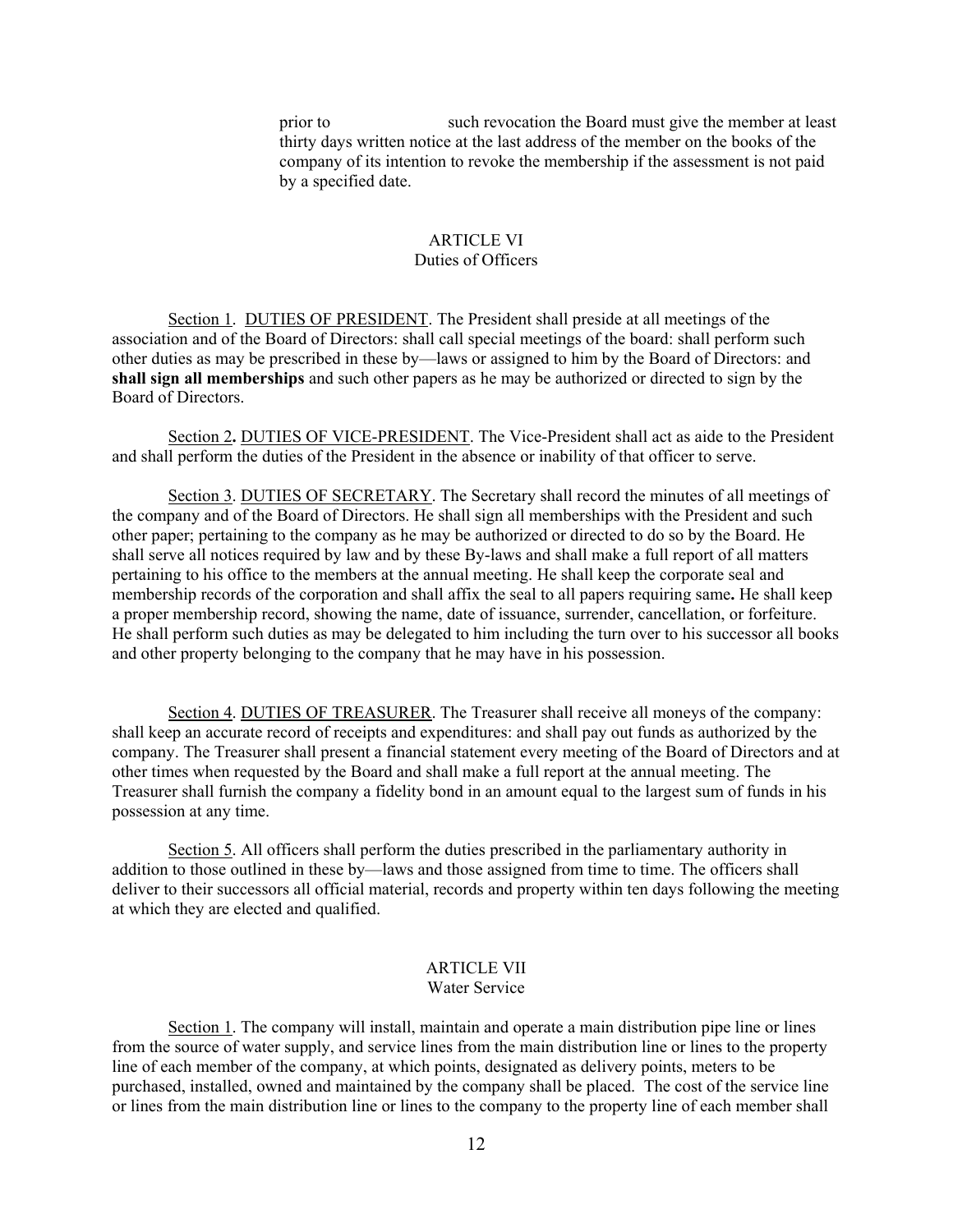be paid by the company. The company will also purchase and install a cut-off valve in each service line from its main distribution line or lines, such cut-off valve to be owned and maintained by the company and to be installed on some portion of the service line owned by the company. The company shall have the sole and exclusive right to use such cut-off valve to turn it on and off.

Section 2. Each member shall be entitled to not to exceed one (1) service line from the company's water system unless otherwise approved by the Board of Directors and provided that the member shall he required to pay the prevalent tap fee for each service line. No new service line or change in an existing service line may be made which will interfere with an existing service line or the delivery of water therein. Each service line shall connect with the company's water system at the nearest available place to the place of desired use by the member if the company's water system shall be of sufficient capacity to permit the delivery of water through a service line at that place without interfering with the delivery of water through a prior service line. If the company' s water system shall be inadequate to permit the delivery of water through a service line installed at such place without interfering with the delivery of water through a prior service line, then such service line shall be installed at such place as may be designated by the company. Each member will be required to dig or have dug a ditch, to purchase and install, and to maintain such portion of the service line or lines from the property line of the member to his own dwelling or other place of use on his premises at his own expense, provided that the company may, if the Board of Directors so elect*,* purchase the pipe for and install such portion of such service line or lines, the cost of which will, however, be paid by the individual member.

Section 3. In the event the total water supply shall be insufficient to meet all the needs of the member or in the event of a water shortage, the company may prorate the water available among the various members on such basis as is deemed equitable by the Board of Directors.

Section 4. The Board of Directors may determine the water rates to be charged at any time as needed to assure the fiscally sound operation of the Company**.** The flat minimum monthly rate as set up in the water rate schedule for the year, will be payable irrespective of whether any water is used by a member during any month. The Board of Directors shall fix the date for the payment of such charges, and shall notify each member or cause each member to be notified of the amount of such charges and dates for the payment thereof. A member to be entitled to the delivery of water shall pay such charges at the office of the company at or prior to the dates fixed by the Board of Directors.

Section 5. The Board of Directors shall be authorized to require each member to enter into water users' agreements which shall embody the principles set forth in the foregoing sections of this article.

# ARTICLE VIII

## Roberts Rules of Order

The rules contained in Robert's Rules of Order Newly Revised  $10<sup>th</sup>$  Edition shall govern the Company in all cases to which they are applicable, and in which they are not inconsistent with the articles of incorporation, By-laws or the special rules of order of the Company.

## ARTICLE IX